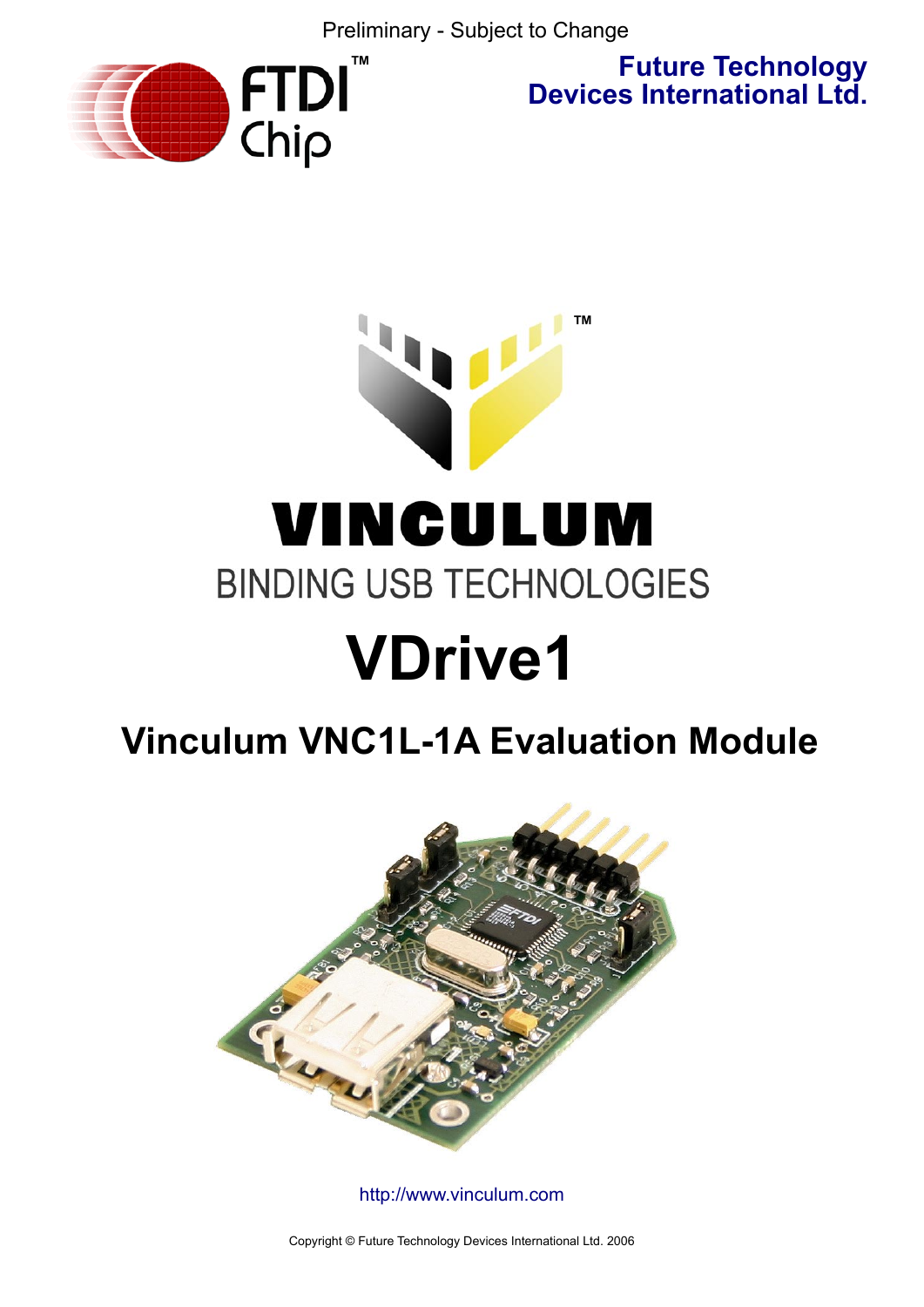# **1. Introduction and Features**

## **1.1 Introduction**

*The VDrive1 evaluation module provides an easy solution for adding a USB Flash disk interface to an existing product.Only four signal lines plus 5V supply and ground are are required to be connected to it. Using the Vinculum DIFS firmware the VNC1L-1A's I/O interface can be selected between the serial UART or SPI using the on-board jumper pins. Not only is the VDrive1 ideal for evaluation and development of VNC1L-1A designs, but also an attractive quantity discount structure makes this module suitable for incorporation into finished product designs. The VDrive1 is ideal for commercial products such as domestic goods, set top box, etc., as well as industrial products such as data loggers, software upgradable products, etc.*

*The Vinculum VNC1L-1A is the first of F.T.D.I.'s Vinculum family of Embedded SoC USB host controller integrated circuit devices. Not only is it able to handle the USB Host Interface, and data transfer functions but owing to the inbuilt MCU and embedded Flash memory, Vinculum can encapsulate the USB device classes as well. When interfacing to mass storage devices such as USB Flash drives, Vinculum also transparently handles the FAT File structure communicating via UART, SPI or parallel FIFO interfaces via a simple to implement command set. Vinculum provides a new cost effective solution for providing USB Host capability into products that previously did not have the hardware resources available. The VNC1L-1A is available in Pb-free (RoHS compliant) compact 48-Lead LQFP package.* 

## **1.2 Features**

- Uses F.T.D.I.'s VNC1L-1A embedded USB host controller I.C. device.
- USB 'A' type socket to connect USB Flash disk.
- Only four signals to connect, excluding power and ground.
- Jumper selectable UART or SPI interfaces.
- Single 5V supply input.
- Power indicator, and USB traffic indicator LED's.
- Uses Vinculum DIFS firmware and command set.
- Program or update firmware via USB Flash disk or via UART or SPI interface.
- VNC1L-1A firmware programming control pins PROG# and RESET# brought out onto jumper interface
- VDIP1 is a Pb-free, RoHS complaint development module.
- Schematics, and firmware files available for download from the [Vinculum website.](http://www.vinculum.com)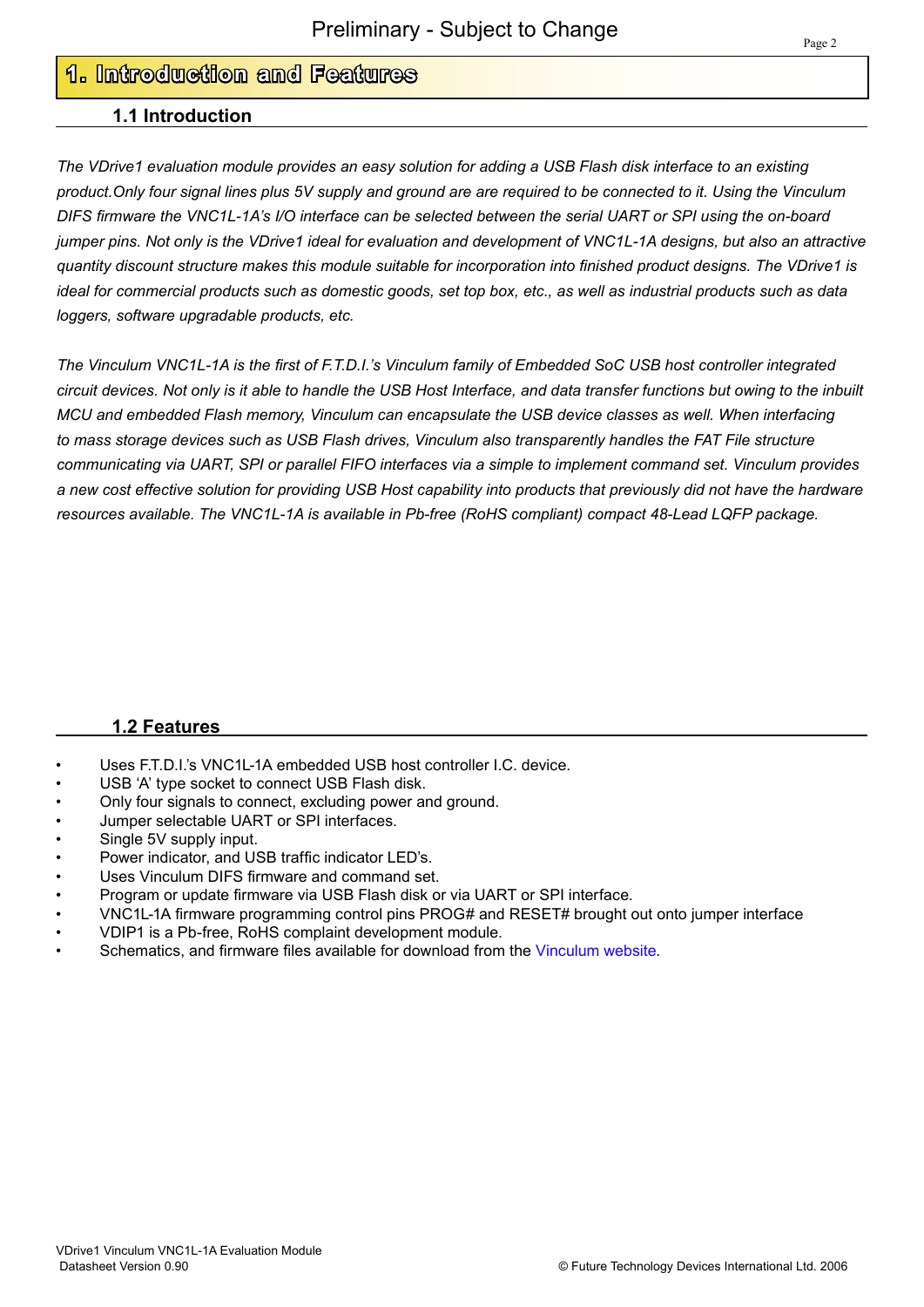# **2. Dimensions**

# **2.1 VDrive Board Dimensions**

The VDrive1 board dimensions are shown below.



Figure 8 - VDrive1 dimensions, top view.



Figure 9 - VDrive1 dimensions , side view.

© Future Technology Devices International Ltd. 2006